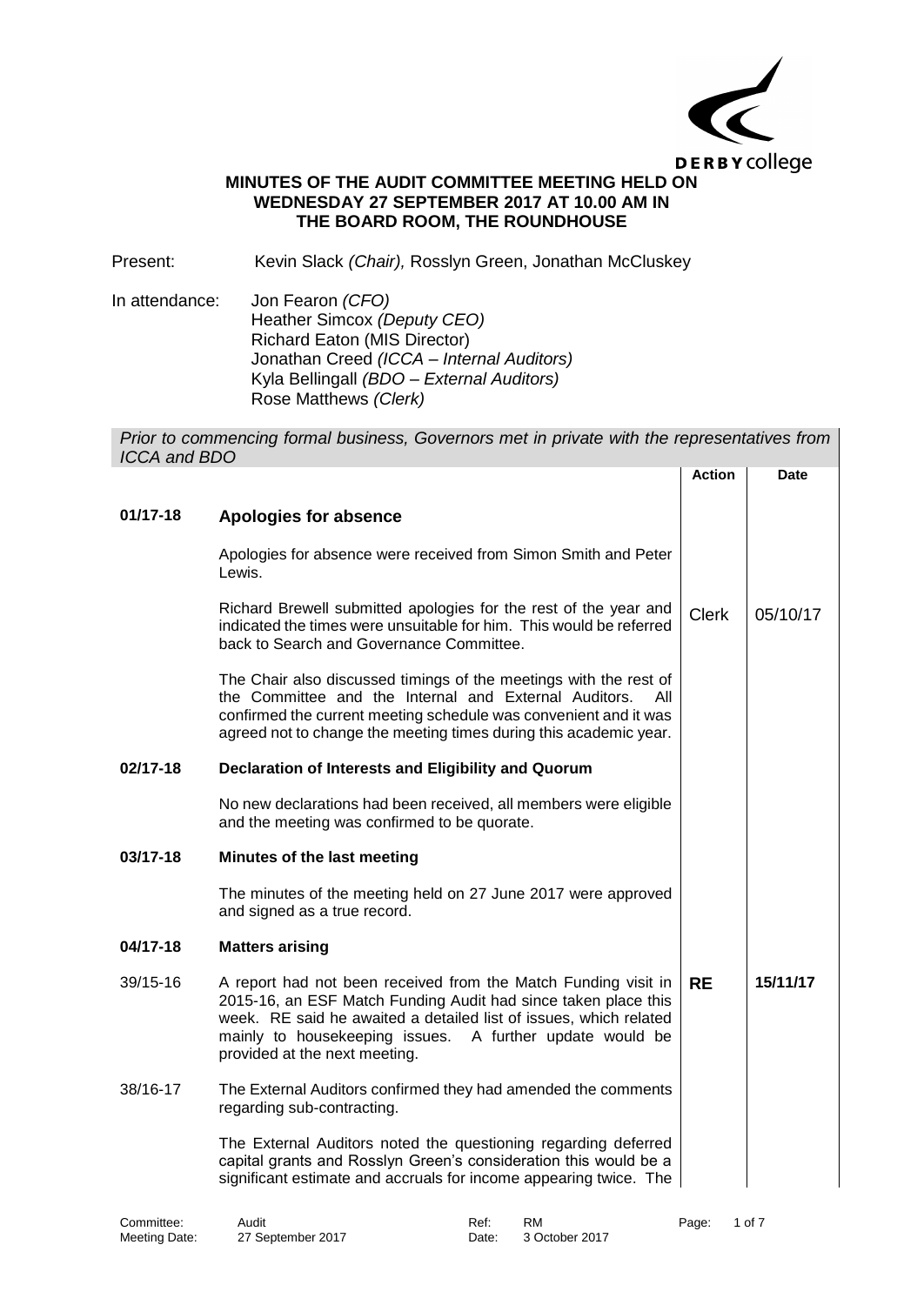External Auditors responded this was purely one of many audit procedures they were performing over a significant area - revenue. This would be picked up as part of main audit procedures and would be dealt with.

The External Auditors explained they continued to obtain more detailed information from the Finance team on VAT and Lennartz as they approached the onsite visit.

The Clerk had circulated the meeting schedule for 2017-18 to the External Auditors.

- 39/16-17 The Cash Handling procedure would address the points raised.
- 40/16-17 The Draft Annual Audit Report would be circulated at November's meeting as all 2016-17 audit reports had only been finalised prior to this meeting. Jonathan Creed, of ICCA, indicated there was nothing to report other than a clean opinion.
- 41/16-17 Heather Simcox and Michael Ford had met with Mark Ashton-Blanksby, of ICCA, to discuss the 2017-18 Assurance Plan, which would be presented later in the meeting.
- 42/16-17 This would be addressed through the revised Cash Handling Procedure.
- 43/16-17 The CFO had made the changes relating to titles and training had been carried out on Modern Slavery which would then inform changes to the Procurement Regulations and Tendering Procedure.

### **05/17-18 Internal Audit Report 2016-17 – Apprenticeship Strategy Part 2**

Jonathan Creed of Internal Auditors, ICCA, presented the Apprenticeships Reforms and Growth Strategy (Part 2).

The scope of the Audit was to provide management and the Audit Committee with an independent assurance that the College had developed appropriate strategies, plans, systems, controls and processes in order to effectively respond to the Apprenticeship Reforms, mitigated the risks associated with the reforms, and maximised the opportunities that are available to the College.

Jonathan covered the control objectives and provided a substantial assurance conclusion. No recommendations were made, it was noted the Apprenticeship reform was very new. As the reforms take effect, the robustness of the College's mechanisms will be evident.

### **06/17-18 Internal Audit Report 2016-17 – Corporate Governance**

Jonathan Creed presented the Corporate Governance Internal Audit Report.

The scope of the Audit was to review the suitability and effectiveness of the existing model of governance and membership composition in ensuring effective decision making is undertaken by the Board in pursuit of achieving the College's strategic direction.

**The overall assurance conclusion was substantial** with one medium and one low recommendation.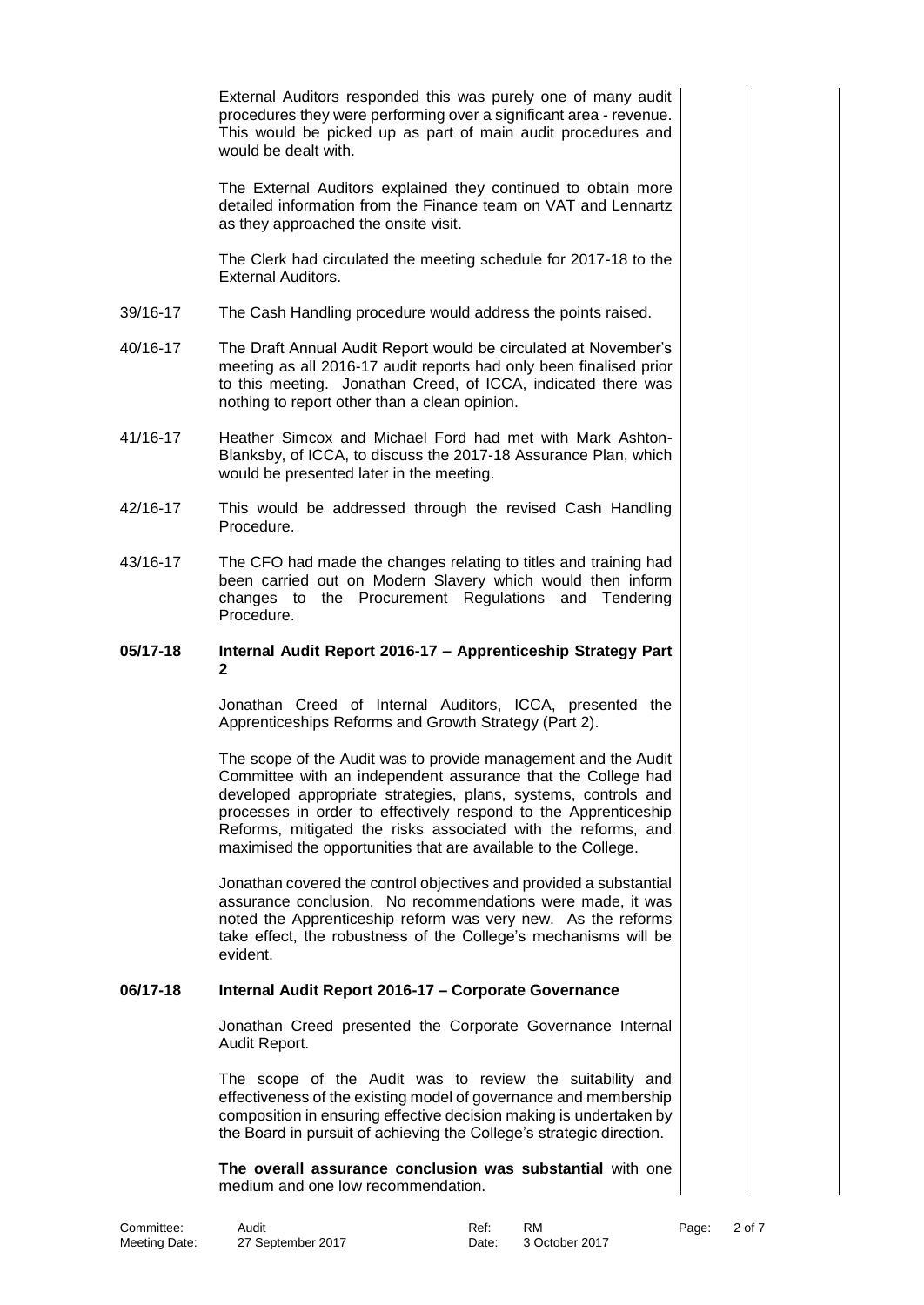The low recommendation related to succession planning for three Members of the Board whose terms of office were due to expire in 2018. The report recommended a paper, detailing succession plans was presented to the Board. The Corporation's response was that this was documented through Search and Governance and Corporation meeting minutes already.

The second recommendation related to Safeguarding training which had been planned for May but postponed until the recruitment of new Members early in the new academic year.

# **07/17-18 Internal Audit Report 2016-17 – Follow-up**

The scope of the Follow-up Report was to provide an independent assurance opinion that progress with implementing previously agreed recommendations was satisfactory in the context of ensuring there was no significant risk to the College.

**The report provided substantial assurance** that progress with implementing previously agreed internal audit recommendations was timely and effective. The Internal Auditors found 100% (10 out of 10) of the previously agreed recommendations had been fully implemented.

#### **08/17-18 Internal Audit Report – Learner Records and Funding 19+ (including 16-18 Apprenticeships)**

The Audit Objective was to provide independent assurance that the control framework in operation in respect of the ESFA funding supported compliance with the relevant agencies requirements as defined within the ESFA funding regulations for 2016-17 for 19+ provision, including 16-18 Apprenticeships.

**The overall assurance opinion was limited with three recommendations** identified, they related to;

- the source data for the ESOL students;
- learning support funding;
- Apprenticeship attendance.

The Chair questioned the findings relating to the source data for ESOL students and asked if it was down to a lack of knowledge or poor administration. It was noted that the same controls for 16-18 students needed to be put in place and immediate action had been taken to address.

A detailed action plan had been implemented for all areas with clear deadlines set.

The Chair expressed disappointment with the outcome but the assurance given provided confidence for moving forward.

This would form part of the follow-up report.

# **09/17-18 Learner Records & Funding - 16-19 Study Programmes**

The Audit Objective was to provide independent assurance that the control framework in operation in respect of the ESFA funding supports compliance with the relevant agencies requirements.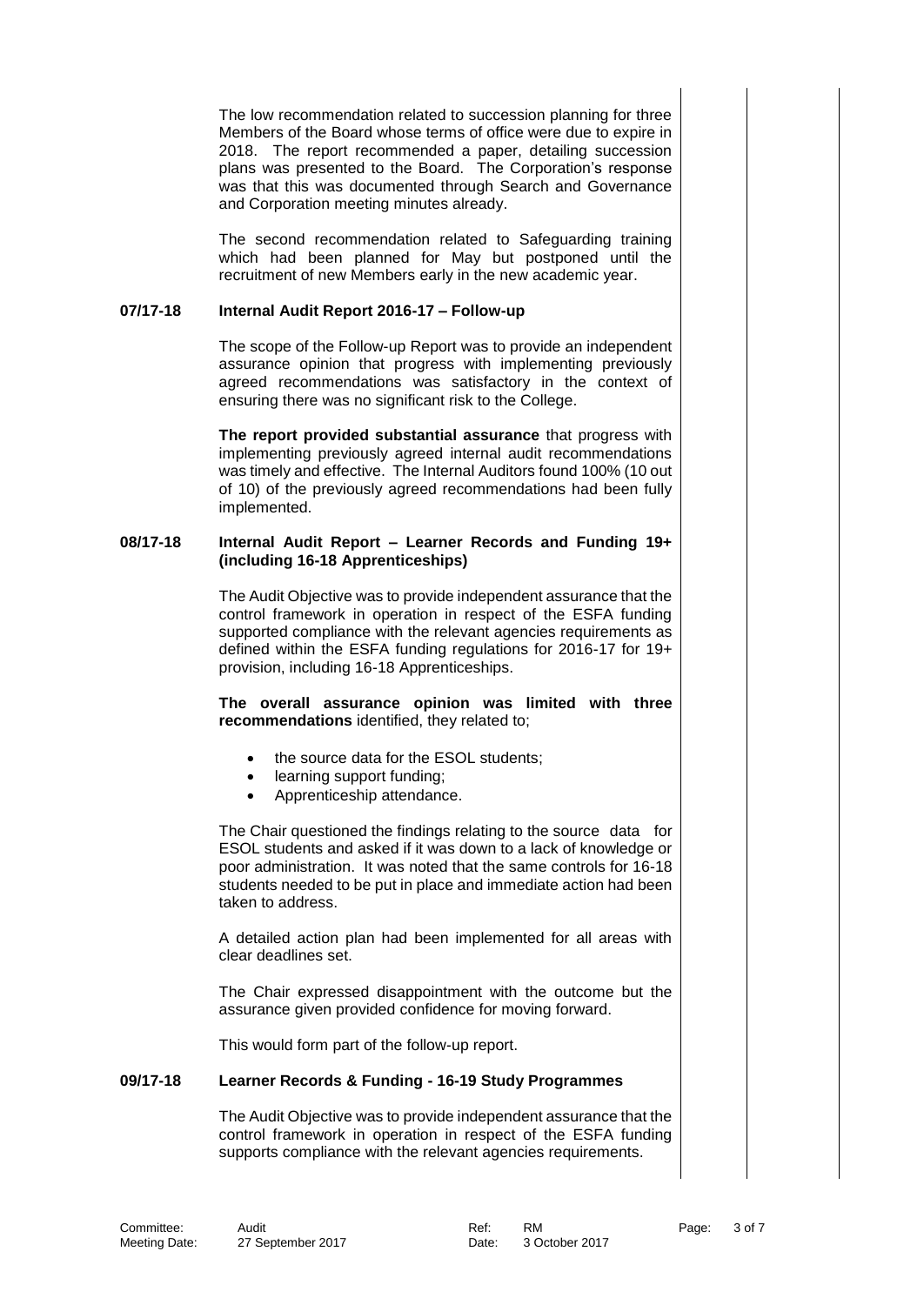|          | A reasonable assurance opinion was provided with two<br>recommendations made relating to planned hours and study<br>programme work experience.                                                                                                                                                              |              |          |  |
|----------|-------------------------------------------------------------------------------------------------------------------------------------------------------------------------------------------------------------------------------------------------------------------------------------------------------------|--------------|----------|--|
|          | An action plan had been identified for both points with an<br>implementation date of December 2017 for both.                                                                                                                                                                                                |              |          |  |
|          | The Chair said these were a good set of reports identifying where<br>the College's risks lay and what needed to be done about them.                                                                                                                                                                         |              |          |  |
| 10/17-18 | <b>Assurance Plan 2016-17</b>                                                                                                                                                                                                                                                                               |              |          |  |
|          | The Deputy CEO presented the Assurance Plan update for 2016-<br>17.                                                                                                                                                                                                                                         |              |          |  |
|          | A review of Corporate Governance had been added to the<br>assurance plan following a recommendation from the Internal<br>Auditors.                                                                                                                                                                          |              |          |  |
| 11/17-18 | 2017-18 Internal Audit Plan and Strategy                                                                                                                                                                                                                                                                    |              |          |  |
|          | Jonathan Creed, of Internal Auditors, ICCA presented the 2017-18<br>Audit Plan and Strategy.                                                                                                                                                                                                                |              |          |  |
|          | The Plan was based on the Annual Organisational Assessment<br>which highlighted the key risks and challenges facing the College.                                                                                                                                                                            |              |          |  |
|          | Jonathan explained an external assurance of sub-contracting was<br>required and the internal auditors have to provide a signed<br>certificate to the ESFA.                                                                                                                                                  |              |          |  |
|          | The Chair asked what the level of sub-contracting provision was<br>and it was noted this was significantly lower than previously and<br>the risk low in terms of exposure. He went on to ask if Financial<br>Planning and Budgetary Control would include cash flow<br>management and was assured it would. |              |          |  |
|          | In respect of compliance with GDPR the Chair asked if the College<br>exchanged data with other organisations and was informed it did.<br>This featured on the risk register, this area currently sat with the IT<br>Director, but recruitment was pending for an independent post.                          |              |          |  |
|          | The 2017-18 Internal Audit Plan and Strategy were<br>recommended for approval by Corporation on 30 October<br>2017.                                                                                                                                                                                         | <b>Chair</b> | 30/10/17 |  |
| 12/17-18 | External Audit - 2016-17 Progress Report                                                                                                                                                                                                                                                                    |              |          |  |
|          | Kyla Bellingall, of External Auditors, BDO presented the External<br>Audit Planning Report.                                                                                                                                                                                                                 |              |          |  |
|          | The External Audit team had been on site and completed the<br>planning work, documentation of the system and walk through,<br>along with selecting some samples ready for the final audit.                                                                                                                  |              |          |  |
|          | The External Audit was due to commence on 9 October, with any<br>findings presented at the next meeting on 15 November 2017.                                                                                                                                                                                |              |          |  |
|          | The Chair asked about new members within the Derby College<br>team and the CFO explained an existing member had been<br>seconded into the Financial Accountant role, which appeared to be<br>working well.                                                                                                  |              |          |  |
|          |                                                                                                                                                                                                                                                                                                             |              |          |  |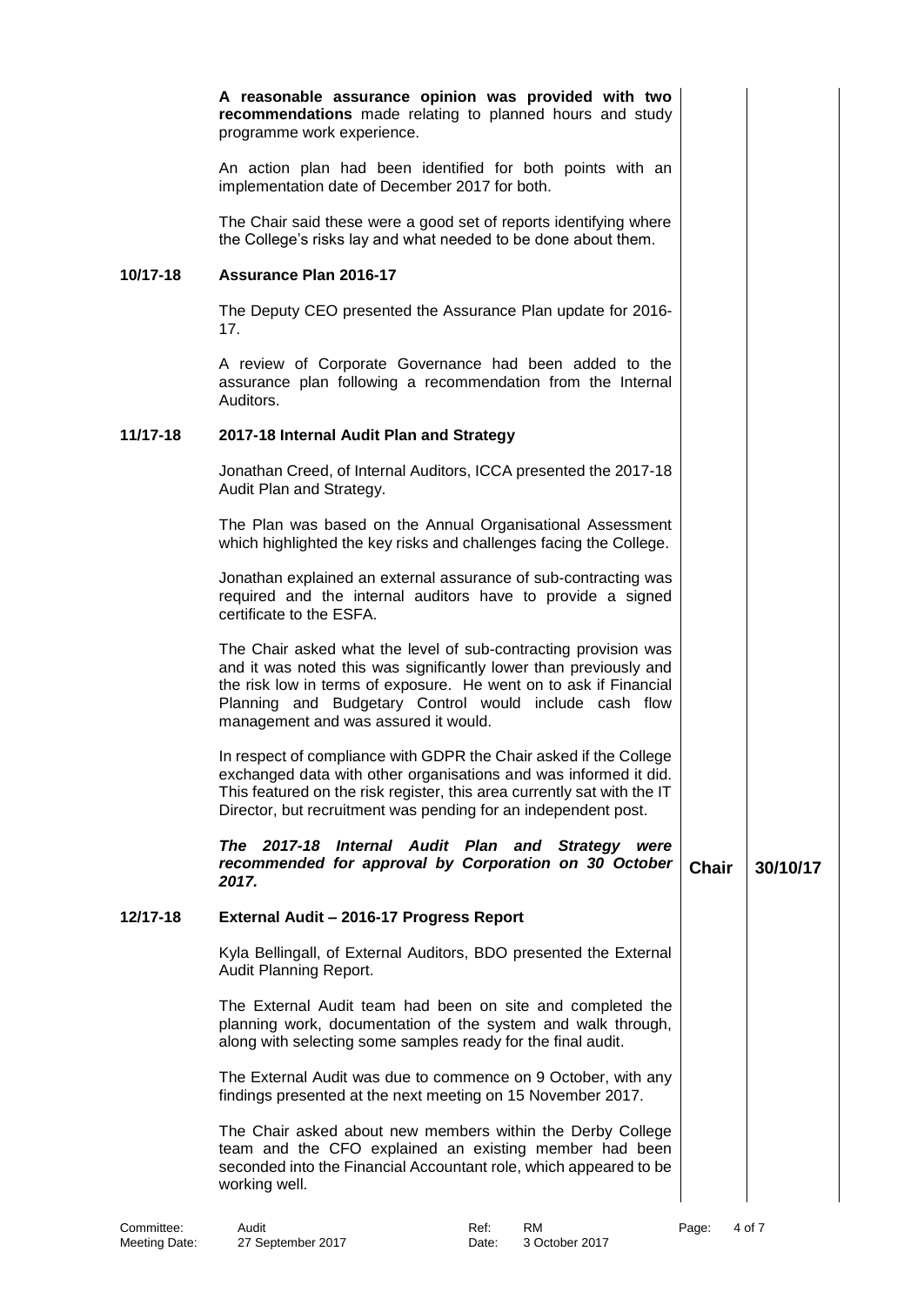|          | Kyla said further information would be required on pensions and<br>Lennartz.                                                                                                                                                                                                                                                                                                                                                                                                        |              |          |
|----------|-------------------------------------------------------------------------------------------------------------------------------------------------------------------------------------------------------------------------------------------------------------------------------------------------------------------------------------------------------------------------------------------------------------------------------------------------------------------------------------|--------------|----------|
|          | The Chair noted some dates were missing from the report on page<br>22 and the Clerk would resend these to the Auditors.                                                                                                                                                                                                                                                                                                                                                             | <b>Clerk</b> | 28/09/17 |
|          | Rosslyn Green asked if the engagement letter with BDO had now<br>been signed. It had, but had been delayed due to receipt of the<br>professional release from KPMG.                                                                                                                                                                                                                                                                                                                 |              |          |
| 13/17-18 | <b>Review of Internal and External Audit Recommendations</b>                                                                                                                                                                                                                                                                                                                                                                                                                        |              |          |
|          | The<br>Deputy CEO presented the<br>Internal and<br>External<br>Recommendations Monitoring Report.                                                                                                                                                                                                                                                                                                                                                                                   |              |          |
|          | 53 of the 62 actions had been completed, although it was noted the<br>report needed further updating with regard to some of the<br>December actions.                                                                                                                                                                                                                                                                                                                                |              |          |
|          | Rosslyn Green questioned point 53, relating to the English and<br>Maths Strategy conditions of funding. Richard Eaton explained<br>students below a grade D must take functional skills as a condition<br>of funding - if that student did not have good attendance on English<br>and maths then they will not meet the condition of funding and half<br>of the funding for that student would be removed. To meet the<br>conditions of funding, the student had to attend 42 days. |              |          |
| 14/17-18 | <b>Risk Management Report</b><br><b>Risk Register</b><br>$\bullet$                                                                                                                                                                                                                                                                                                                                                                                                                  |              |          |
|          | The Risk Management Report was shared with Committee<br>Members and 'high' priority risks identified as detailed in the report.                                                                                                                                                                                                                                                                                                                                                     |              |          |
|          | There was no new litigation or health and safety cases to report.                                                                                                                                                                                                                                                                                                                                                                                                                   |              |          |
|          | The annual Safeguarding Report would be presented at<br>Corporation on 30 October. An increase in disclosures had been<br>reported for 2016-17, with mental health featuring prominently.                                                                                                                                                                                                                                                                                           |              |          |
|          | Rosslyn Green queried the preventative controls for 47 and 22.<br>The Deputy CEO said this did not reflect the latest response and<br>would revisit.                                                                                                                                                                                                                                                                                                                                | <b>HLS</b>   | 15/11/17 |
| 15/17-18 | <b>CFO Report</b>                                                                                                                                                                                                                                                                                                                                                                                                                                                                   |              |          |
|          | The CFO shared his report with Committee Members, which<br>included a public disclosure from a former member of staff, details<br>of which were contained within the report. All issues raised had<br>been addressed.                                                                                                                                                                                                                                                               |              |          |
|          | <b>Treasury and Cash Flow Management Policy</b><br>The Treasury and Cash Flow Management Policy received minor<br>changes in 2016. The policy had been reviewed with no further<br>changes recommended this year. The CFO requested the Policy<br>be changed to a three-year cycle of review.                                                                                                                                                                                       |              |          |
|          | The Clerk pointed out that following discussions with Eversheds<br>they recommended an annual review of all policies.                                                                                                                                                                                                                                                                                                                                                               |              |          |
|          | The Committee therefore, agreed to maintain an annual review of<br>policies.                                                                                                                                                                                                                                                                                                                                                                                                        |              |          |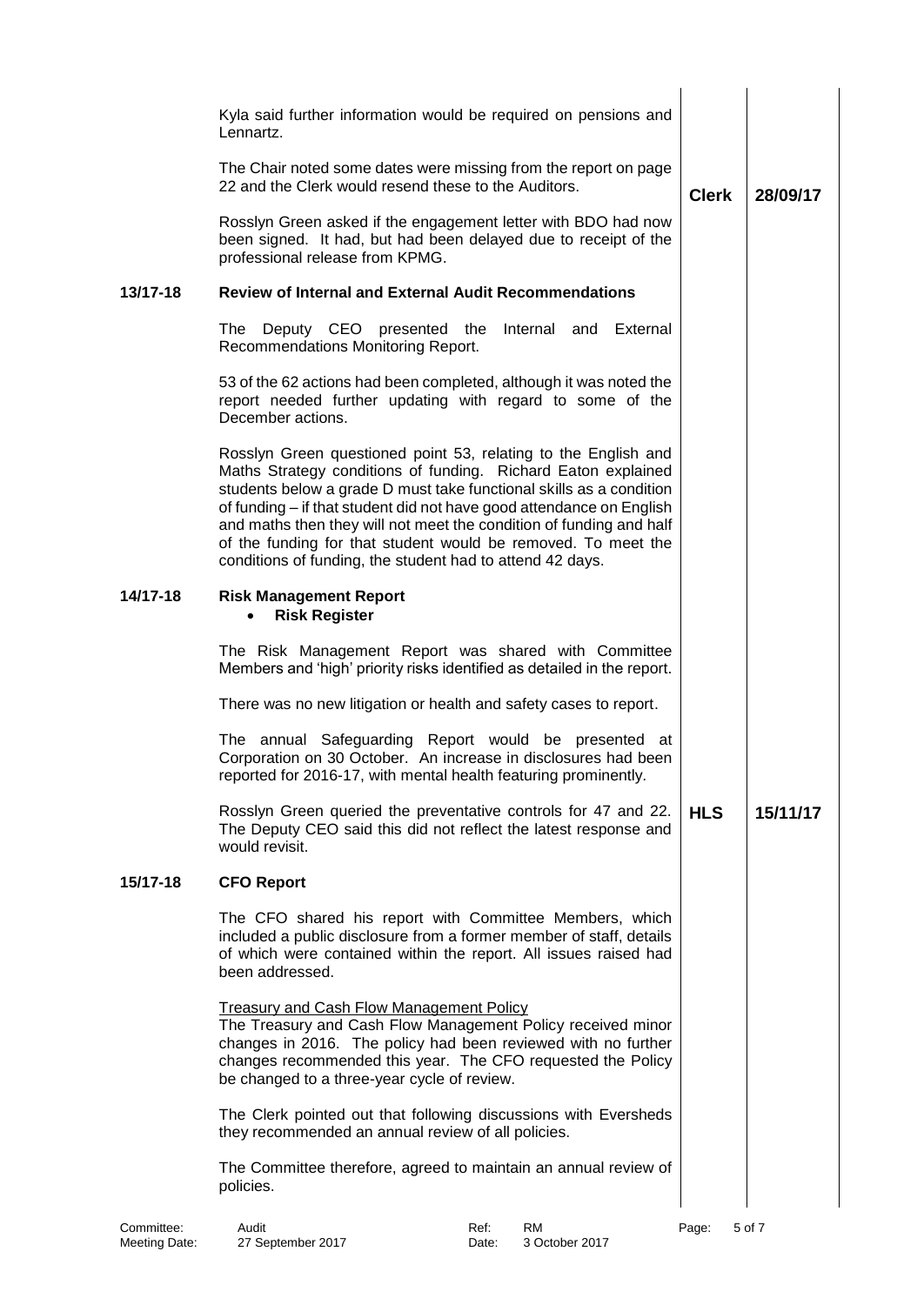|          | The Committee recommended the Treasury and Cash Flow<br>Management Policy for Corporation approval on 30 October<br>2017.                                                                                                   | <b>Clerk</b> | 30/10/17 |
|----------|-----------------------------------------------------------------------------------------------------------------------------------------------------------------------------------------------------------------------------|--------------|----------|
|          | <b>Prevention, Detection and Reporting of Fraud</b><br>The Prevention, Detection and Reporting of Fraud Policy had been<br>reviewed with no changes made.                                                                   |              |          |
|          | The Committee recommended the Prevention, Detection and<br>Reporting of Fraud Policy for Corporation approval on 30<br>October 2017.                                                                                        | <b>Clerk</b> | 30/10/17 |
|          | <b>Travel and Subsistence Policy</b><br>The Travel and Subsistence Policy was presented with no<br>amendments for 2017-18.                                                                                                  |              |          |
|          | The Committee recommended the Travel and Subsistence<br>Policy for Corporation approval on 30 October 2017.                                                                                                                 | <b>Clerk</b> | 30/10/17 |
|          | <b>Cash Handling Policy</b><br>The Cash Handling Policy is still under review with a number of<br>changes proposed and will be presented at the next meeting for<br>approval.                                               | <b>CFO</b>   | 15/11/17 |
| 16/17-18 | <b>Pensions Summary</b>                                                                                                                                                                                                     |              |          |
|          | The Derbyshire County Council Pensions Discretions Statement<br>was presented as an aide memoire for the Committee and no<br>further changes had been made.                                                                 |              |          |
|          | The CFO presented the actuarial valuation for Derbyshire County<br>Council's pension fund and the FRS102 results schedule as of 31<br>July 2017.                                                                            |              |          |
|          | There had been positive significant movement in the value of the<br>College's assets and some element in the discounting rates,<br>resulting in a substantial reduction in this year against all the<br>previous years.     |              |          |
|          | There was a substantial improvement in the review of the College's<br>liability and stock asset position.                                                                                                                   |              |          |
|          | The Derbyshire pension funding had high exposure to shares<br>which had come through positively.                                                                                                                            |              |          |
| 17/17-18 | <b>Public Interest Disclosure Policy and Procedure</b><br>(Whistleblowing)                                                                                                                                                  |              |          |
|          | The HR Director had carried out an annual review of the Public<br>Interest and Disclosure Policy. Legal advice has been sought and<br>the main change related to the reduction of people who would<br>receive a disclosure. |              |          |
|          | The Committee recommended the Public Interest Disclosure<br>Policy and Procedure (Whistleblowing) for Corporation<br>approval on 30 October 2017.                                                                           | <b>Clerk</b> | 30/10/17 |
| 18/17-18 | <b>Audit Committee Self-Assessment for 2016-17</b>                                                                                                                                                                          |              |          |
|          | The Clerk shared the Audit Committee Self-Assessment Report<br>and highlighted the relevant points.                                                                                                                         |              |          |